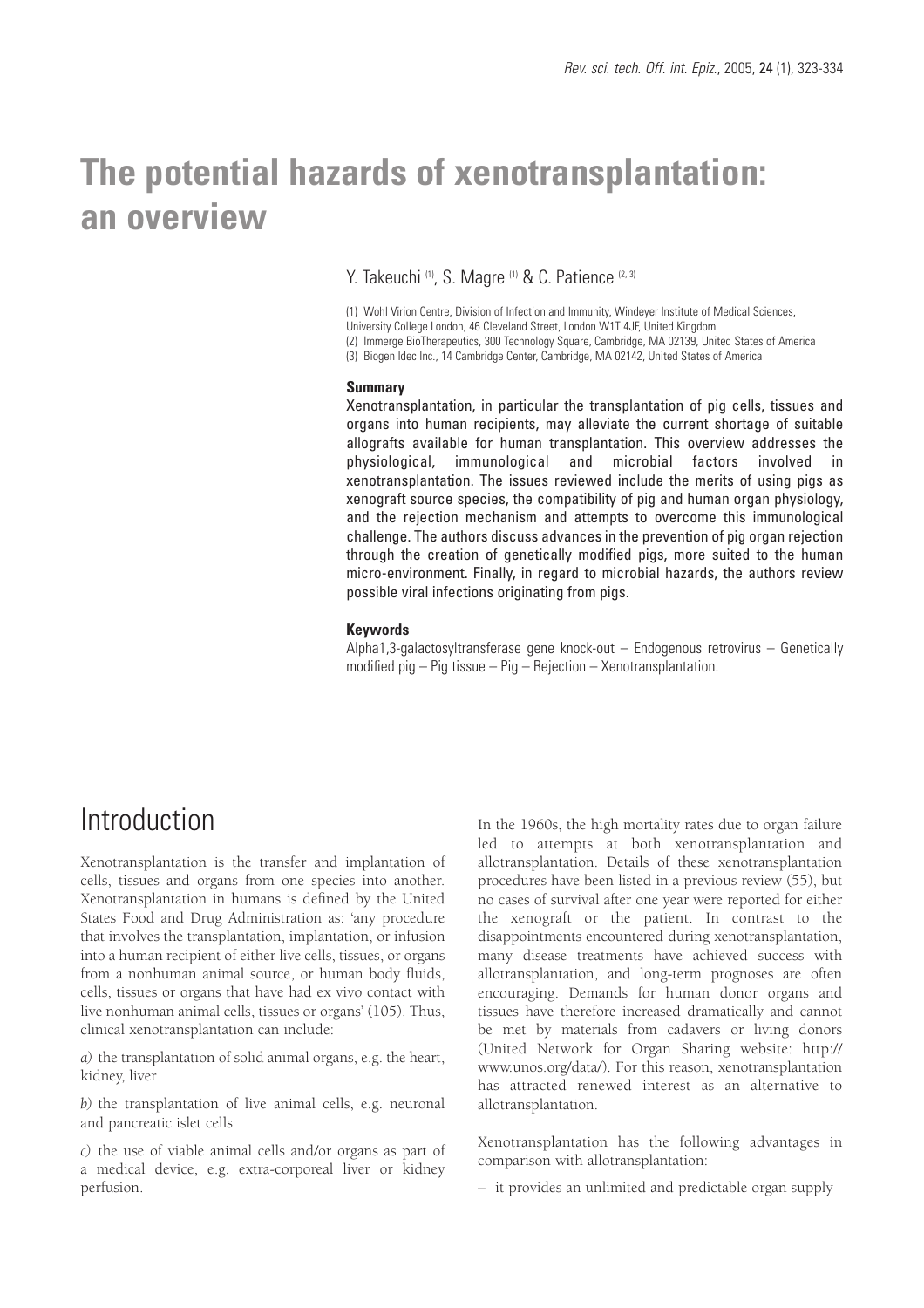- it allows for advanced planning and elective surgery
- it allows for immunological pre-treatment, if required
- organs are harvested at the time they are required

– breeding specific-pathogen-free (SPF) source animals minimises the risk of exposure to pathogens

– organs can be screened for infection before harvesting.

Although non-human primates (NHP) would seem to be the most obvious choice as source animals for xenotransplantation, pigs are currently the favoured species for this role, despite their many dissimilarities to humans. Table I summarises the problems with using NHP and the advantages of using pigs. Three main obstacles must be overcome for pig-to-human xenotransplantation to be successful:

- physiological incompatibility
- immunological rejection
- microbial infections (zoonoses).

# Physiological incompatibility

The wide phylogenetic disparity between pigs and humans may preclude xenotransplantation, due to inherent physiological incompatibility. There is, as yet, insufficient information about the way in which animal organs will function once they have been transplanted into human recipients. For an animal xenograft with a predominantly mechanical function, e.g. the heart pumping blood or the lungs oxygenating blood, physiological compatibility in a human recipient may be easier to achieve. However, if the xenograft performs complex biochemical and metabolic functions, such as the kidney or liver, species differences may lead to physiological incompatibility (38, 91).

For example, renal xenografts require the proper functioning of erythropoietin. Porcine erythropoietin is known to be non-functional in humans as the pig hormone is not recognised by human erythropoietin receptors on red blood cell precursors within the bone marrow (91). It would be necessary either to genetically modify the porcine xenograft to overcome this deficiency, or to supplement the xenotransplantation procedure with an independent corrective procedure.

In contrast, certain porcine products have been found to be physiologically compatible with the human system, such as the porcine plasma-derived factor VIII and insulin. Porcine insulin is an adequate substitute for human insulin in type 1, insulin-dependent diabetes. Consequently, the transplantation of pig-insulin-producing beta cells (β-cells) may be used to treat type 1 diabetics. Porcine islet-like cell clusters (ICC) from foetal pig pancreases which were transplanted into diabetic nude mice were able to differentiate into insulin-releasing β-cells. When porcine ICC were transplanted into type 1 diabetics, the xenografts survived for several months and released insulin, as demonstrated by the detection of the C peptide in the urine of the recipients. The C peptide is a substance which is also released by β-cells in a molar ratio of 1:1 to insulin. However, in this case, the porcine insulin appeared to have no effect in the recipients (36). In a more recent human trial in Mexico City, twelve type 1 diabetic adolescents were implanted with insulin-producing pancreatic pig cells. It is reported that one child has stopped having insulin injections, while five others have reduced insulin requirements (16).

#### **Table I**

**The reasons why pigs are favoured over non-human primates as a source species for xenotransplantation**

| <b>Advantages of using pigs</b>                                                                                          | Disadvantages of using non-human primates                                                                              |
|--------------------------------------------------------------------------------------------------------------------------|------------------------------------------------------------------------------------------------------------------------|
| Pigs attain sexual maturity within 9 months                                                                              | Non-human primates are slow to attain breeding maturity                                                                |
| Pigs have short gestation periods (3.5 months)                                                                           | Non-human primates have a long gestation period                                                                        |
| Pigs have large litters of between 6 and 16 piglets                                                                      | Non-human primates usually have only a single offspring<br>Large-scale farming of non-human primates is difficult      |
| Large-scale pig-breeding and farming are common                                                                          |                                                                                                                        |
| There are no specific ethical issues with using pigs                                                                     | Non-human primates have intellectual and social natures very similar<br>to those of humans, making their use unethical |
| Pigs are not an endangered species                                                                                       | Chimpanzees are currently considered an endangered species                                                             |
| The organ size and life expectancy of an adult pig<br>(approximately 30 years) are compatible with those of adult humans | Certain human pathogens grow in primate cells but not in pig cells<br>(e.g. hepatitis viruses)                         |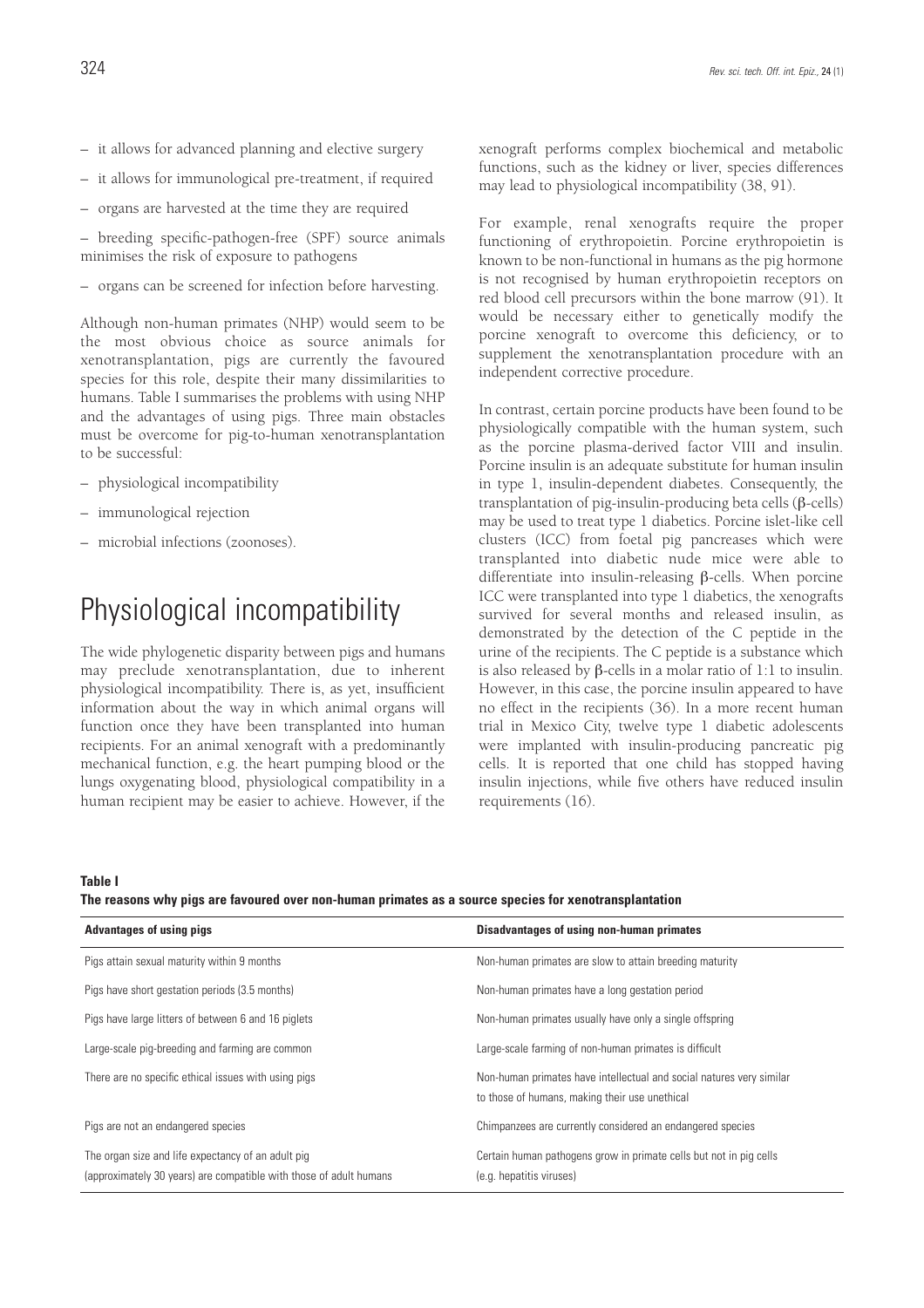# Immunological rejection

To date, attempts to control the immune response of the host and prevent xenograft rejection have not been successful. The various types of rejection have been categorised according to their reaction times (4):

*a)* hyperacute rejection (HAR) occurs within minutes of transplantation

*b)* acute vascular rejection (AVR)/delayed xenograft rejection may begin 24 hours post transplantation (when HAR has been prevented)

*c)* cell-mediated rejection may occur in vascularised grafts when both HAR and AVR have been averted.

The recent production of genetically engineered animals in an attempt to prevent HAR has been heralded as a major technological advance. In this paper, the authors focus on HAR and animal engineering. An extensive, detailed review on immunological rejection has already been undertaken (4).

In NHP models of clinical xenotransplantation, HAR destroys the vascular endothelium of the xenograft, analogous to the case of a mismatched human allograft across the ABO blood group barrier. Hyperacute rejection is primarily mediated through complement activation, once the pre-formed antibodies of the host bind to the xenograft (pig) antigens. The major xenograft epitope is a disaccharide residue, galactose- $\alpha$  (1-3)-galactose ( $\alpha$ -Gal), expressed in all mammals except humans, apes and Old World monkeys. This species difference is based on the glycosylation activity of the enzyme  $\alpha$ 1,3-galactosyl transferase  $(\alpha(1-3)GT)$ . Humans possess only a nonfunctional pseudogene for this enzyme and consequently develop anti-αGal antibodies, raised in response to antigenic stimulation to  $\alpha$ -Gal epitopes expressed by gastro-intestinal tract bacteria (34). Up to 5% of human plasma immunoglobulin M (IgM) is directed to the α-Gal antigen (54), which triggers the classical complement cascade leading to endothelial cell lysis. The onset of HAR occurs before the death of the endothelium and involves endothelial cell activation. This is referred to as 'type I' endothelial activation and is responsible for HAR manifestations such as intravascular thrombosis and extravascular haemorrhage and oedema (4).

Both short and long-term strategies have been implemented to overcome HAR. Short-term measures include altering the xenograft recipient by depleting naturally occurring anti-αGal antibodies (52, 113). Extracorporeal perfusion of NHP blood through an  $\alpha$ -Gal adsorption column, or intravenous infusion of the recipient with an  $\alpha$ -Gal oligosaccharide, and the administration of cobra venom factor or soluble complement receptor type 1 have all been attempted (49, 79, 81, 115). While these therapies certainly prolong xenograft survival, they have not been sufficient to prevent the eventual loss of the xenograft. Thus research turned its focus towards engineering the animal source.

Transgenic pigs have been produced which express high levels of the enzyme H-transferase ( $\alpha$ 1,2-fucosyltransferase), which competes with  $\alpha$ (1-3)GT for a common acceptor substrate (21, 83, 90). Human complement regulatory proteins (CRP) are a family of genetically and structurally related proteins, including cluster of differentiation antigen (CD) 46 (membrane co-factor protein), CD55 (decay-accelerating factor) and CD59. It is essential that all genetic modifications produce animals that are healthy and thrive. Complement regulatory proteins are thought to function in a speciesspecific manner (25, 46, 64, 69). Thus, the over-expression of CRP can both leave the immune status of the pig unaffected and down-regulate the activation of complement upon xenotransplantation, thus preventing graft HAR (3). Transgenic pigs expressing human CRP have since been generated and organs from such pigs have been tested in NHP (8, 14, 15, 21, 22, 23, 26, 53, 85, 86, 116, 117).

However, the use of pigs that are transgenic for human CRP may cause unintended consequences. First, certain viruses are known to incorporate cell surface molecules into their envelopes while budding from the cell (61, 67, 82, 94, 95). Therefore, viruses such as retroviruses budding from transgenic pig cells are likely to incorporate human CRP in their envelopes. This may render the viruses resistant to human complement-mediated inactivation and consequently increase the susceptibility of human xenograft recipients to viral infection. Porcine endogenous retroviruses (PERV), produced through a pig cell line engineered to express human CD59, were found to incorporate the human protein into their envelopes, which inhibited complement-mediated lysis of the virus. However, in this study, human serum still neutralised PERV infectivity efficiently (93). More recently, the authors have shown that enveloped rhabdoviruses can incorporate human CD55, and that retroviruses and rhabdoviruses can be partially protected by this molecule when they are produced by pig endothelial cells transgenic for human CD55 (56).

Secondly, some human CRP can serve as receptors for human viruses. The Edmonston measles virus strain and vaccine strains derived from it use human CD46 for cellular entry, whereas wild-type measles viruses use signalling lymphocyte activation molecule (97). Echo, Coxsackie B (B1, B3 and B5) and enterovirus type 70 viruses enter cells through human CD55 (6, 7, 20, 29, 78, 88, 89, 107). Thus, pigs transgenic for CD46 or CD55 may become susceptible to those human pathogens.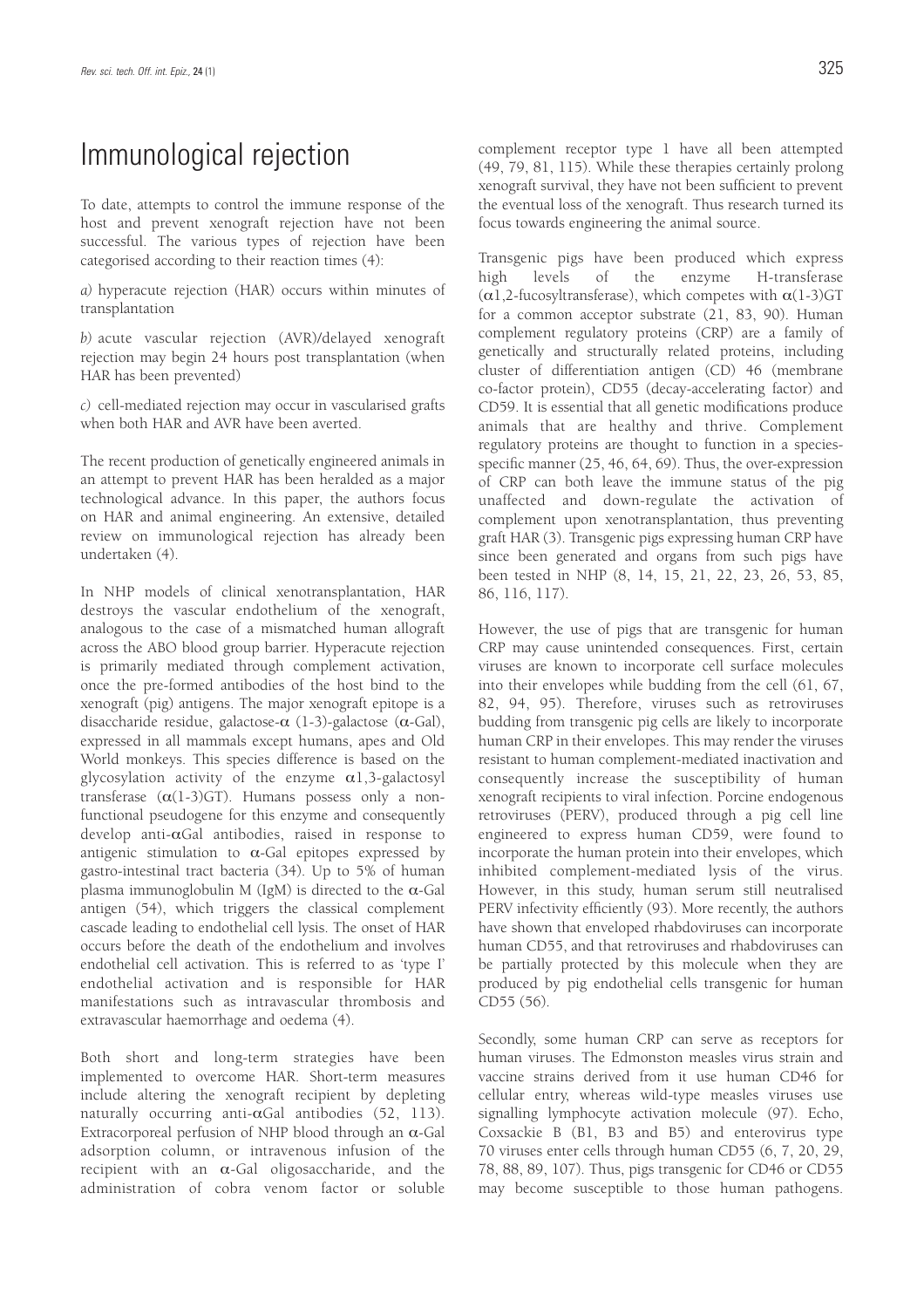Conversely, animal measles-related morbilliviruses and animal picornaviruses (e.g. swine vesicular disease) could pre-adapt to use human CRP for entry, which may allow their transmission into formerly resistant humans (108).

A more straightforward strategy, to 'knock out' the expression of  $\alpha$ -Gal, and thus avoid HAR, has also been sought. The recent development of new pig cloning techniques by somatic cell nuclear transfer provides a means of disrupting or deleting genes (77). This technology, following on from the generation of  $\alpha$ Gal knock-out (KO) mice (99, 100), has been used to generate pigs without αGal. Pigs were initially 'knocked out' for one allele of the  $\alpha(1-3)$ GT enzyme gene by gene-targeting (24, 47). More recently, double KOs, which do not express the enzyme, have been engineered (44, 75).

Alpha-Gal null cells were selected for resistance to a bacterial toxin binding to  $\alpha$ Gal (75) or baboon anti- $\alpha$ Gal natural antibodies with complement (44) from fibroblast cultures of heterozygous  $a\alpha$ Gal +/- foetuses. Alpha-Gal null animals were generated by nuclear transfer using these fibroblast cells. These methods achieved the creation of  $\alpha$ Gal null animals from heterozygotes more quickly than natural breeding and also afforded different forms of  $\alpha$ Gal gene defects. Despite the complete removal of  $\alpha$ Gal, the animals appear healthy, at least in the first generation. However, future observation of these animals to detect any problems with fertility and long-term health will be very important, since such issues may affect both the donor animals and the long-term function of their organs, once transplanted. Organs from these animals have recently been used in NHP models of xenotransplantation. Dramatic improvements in survival have been observed, in comparison to results when using wild-type organs. Nonetheless, the organs are frequently lost, due to other immunological mechanisms, indicating that further optimisation of the immunotherapy is required (114). Alpha-Gal null animals, such as humans and NHP, produce natural anti-αGal antibodies and will therefore be useful in studying the effect of  $\alpha$ Gal in allotransplantation settings (28). As expected, enveloped viruses produced by  $\alpha$ Gal null cells are less sensitive to virus killing by human serum or anti-αGal natural antibodies with complement (56, 80), suggesting that a reassessment of the benefit-risk balance is required.

Active induction of tolerance, reviewed by Auchincloss and Sachs as well as Galili (4, 35), is an ambitious, long-term strategy combating both HAR and subsequent immunological responses. While mixed chimerism by transplantation of the bone marrow cells can reduce any immune response against xenografts autologous to the transplanted bone marrow cells, specific xenogeneic genes can be expressed in recipient cells by gene therapy technology. The  $\alpha(1-3)$ GT gene has been introduced in  $\alpha$ Gal KO mice, which resulted in the induction of

long-term tolerance and inability to produce anti-αGal antibodies (10, 11). Preliminary trials with the xenotransplantation of Gal KO porcine bone marrow have achieved hyporesponsiveness, but further work is required (103).

# Zoonoses

The risk of zoonosis, i.e., the transfer of pathogens between species, is increased in xenotransplantation because normal host defences, including the skin and mucosal surfaces, are bypassed when human and animal tissues are placed in close contact. Animal pathogens that, under normal circumstances, would be non-infectious to humans may become infectious in a xenotransplantation scenario. The consequences of subsequent human-tohuman transmission of these animal pathogens from transplant recipients to the general population could be profound, and the development of potential new epidemics is a major concern. The use of immunosuppressive therapy to minimise graft rejection further exacerbates the risk of infection from otherwise non-infectious or latent animal pathogens. The occurrence of zoonotic infections originating from pigs is not unknown. Fatal cases of 'swine influenza', which probably include the 1918-1919 influenza pandemic, have been attributed to the swine influenza virus (98, 109). Epidemics of encephalitis that occurred in Malaysia a nd Singapore were caused by Nipah virus in pigs. The virus had recently migrated from its reservoir in fruit bats (17, 18, 74).

Although most known pathogens can be eliminated by SPF breeding, in addition to careful screening and monitoring of source animals (92), the main risk of zoonosis arises from the transfer of source pathogens that are as yet unidentified, difficult to eliminate or maintained in a latent or intracellular state in an asymptomatic host. Furthermore, genetic modification of source animals or host tolerance induction may alter the susceptibility of the host to animal pathogens or 'humanise' animal pathogens, allowing them to survive in human recipients (108).

Viruses are currently under scrutiny as zoonotic agents. Viruses may be non-pathogenic in their animal host but could cause serious disease in humans and can be efficiently transmitted with viable cellular grafts. Retroviruses can be transferred to humans and have long latency periods during which they are able to spread in the population before an epidemic becomes apparent. For example, human immunodeficiency virus-1, the causative agent of the acquired immune deficiency syndrome pandemic, was discovered in the early 1980s. However, initial infections had occurred before 1960 and were followed by more than two decades of silent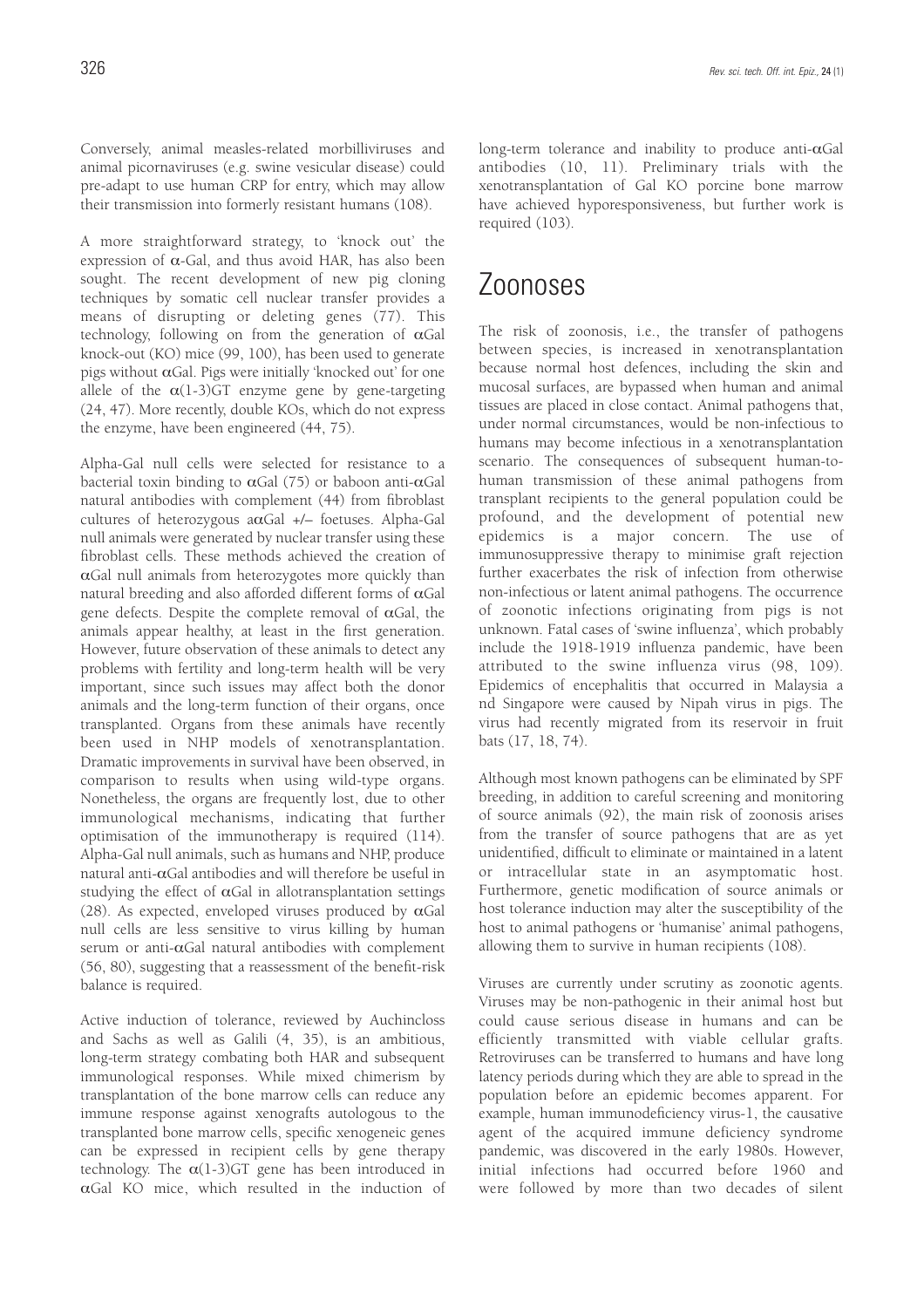human-to-human transmission (106, 118). The following types of viruses must be taken into consideration when assessing the safety of pigs as source animals:

– porcine endogenous retroviruses, which can infect human cells (70)

- other recently identified pig viruses (Table II)
- as yet unknown infectious agents.

For example, the swine hepatitis E virus (HEV), which is antigenically and genetically related to human HEV strains, can cross the species barrier under experimental conditions to infect NHPs. Furthermore, a human strain of HEV was found to infect SPF pigs (62, 63).

### **Porcine endogenous retroviruses**

Endogenous retroviruses (ERV) are remnants of ancestral retroviral infections that have integrated into the germline deoxyribonucleic acid (DNA) as a proviral genome, which is vertically transmitted from parent to offspring. The provirus usually survives as part of the host genome rather than as an infectious agent. Over evolutionary time periods, most of these proviruses acquire mutations so that, with few exceptions, they become defective and incapable of producing protein. However, replicationcompetent ERV have been identified in several animal species, including chickens, mice, cats, primates and pigs (9, 71). Although ERV are normally non-pathogenic to their natural host, they have been shown to propagate efficiently and can cause disease if they cross species barriers. Gibbon ape leukaemia virus, for example, can cause leukaemia in captive gibbons. This virus, thought to have originated from an endogenous mouse virus (51), belongs to the same genus, gammaretrovirus, as PERV (57). Gibbon ape leukaemia virus also clusters phylogenetically with koala retrovirus, suggesting that these viruses are closely related and that recent cross-species transmissions have occurred (39).

Porcine endogenous retroviruses were first described in the 1970s as a C-type retrovirus containing a ribonucleic acid genome which hybridised to pig genomic DNA (2, 12, 50, 101). Later, in 1997, PERV infection of human cells was reported (70) and, since then, considerable effort has been put into the study of PERV. In this paper, the authors present a brief overview of PERV research, focusing on the progress made in the last two years. More detailed information can be found in Magre *et al*. (55).

Infectious PERV belong to the genus of gammaretrovirus and are classified as gamma  $(y)$  1 group, while other groups of beta- and gamma- retrovirus sequences have been found in pig genomes (31, 73). The γ 1 PERV group consists of three subgroups, A, B and C. These subgroups share homologous gag genes (which encode core structure proteins) and pol genes (which encode enzymes), but each subgroup has a distinctive env gene (which encodes envelope proteins directing virus-cell surface interaction and fusion), and therefore uses different receptors (1, 48, 96). Porcine endogenous retroviruses A and B can infect certain cells of human and pig origin, as well as cells originating in some other species, while the host range of PERV-C is restricted to pigs (96). The observations that pig primary cell cultures can produce PERV which infect human cells (58, 66, 111) and that human primary cell cultures are susceptible to PERV infection (59, 60) substantiated the potential risk of PERV zoonotic transmission in pig-to-human xenotransplantation. However, retrospective analyses on xenograft recipients have found no evidence for PERV infection (27, 41, 42, 68, 72, 76). These findings must be interpreted with caution because no long-term xenotransplantation of physiologically functional pig tissues or vascularised pig organs has been achieved or successful to date. Furthermore, treatment in the future to reduce immune response, such as the use of genetically engineered animals, will increase the risk.

Breeding or engineering animals with reduced PERV activity is thus desirable. Pigs have about 50 copies per genome of  $γ$  1 PERV group provirus (1, 48, 70). While some pigs are devoid of PERV-C, all domestic pigs possess both PERV-A and B. Porcine endogenous retroviruses

| Pig pathogen                                   | <b>Viral family</b>                  | <b>Pathogenesis in humans</b>                                  | References  |
|------------------------------------------------|--------------------------------------|----------------------------------------------------------------|-------------|
| Nipah virus                                    | Paramyxoviridae                      | Viral encephalitis                                             | 18          |
| Porcine cytomegalovirus                        | Herpesviridae                        | Transmission risk and pathogenesis unknown                     | 19, 33      |
| Porcine encephalomyocarditis virus             | Picornaviridae                       | Fever, neck stiffness, lethargy, delirium, headaches, vomiting | 13          |
| Porcine hepatitis E virus                      | Unclassified; hepatitis E-like virus | Liver disease, hepatitis                                       | 37, 62, 110 |
| Porcine lymphotropic herpesvirus types 1 and 2 | Herpesviridae                        | Transmission risk and pathogenesis unknown                     | 30, 104     |
| Porcine rotavirus                              | Rotaviridae                          | Diarrhoea                                                      | 84          |
| Porcine torovirus                              | Coronaviridae                        | Transmission risk and pathogenesis unknown                     | 45          |
| Swine influenza virus                          | Orthomyxoviridae                     | Influenza                                                      | 98, 109     |

### **Table II**

### **Recently identified porcine viruses**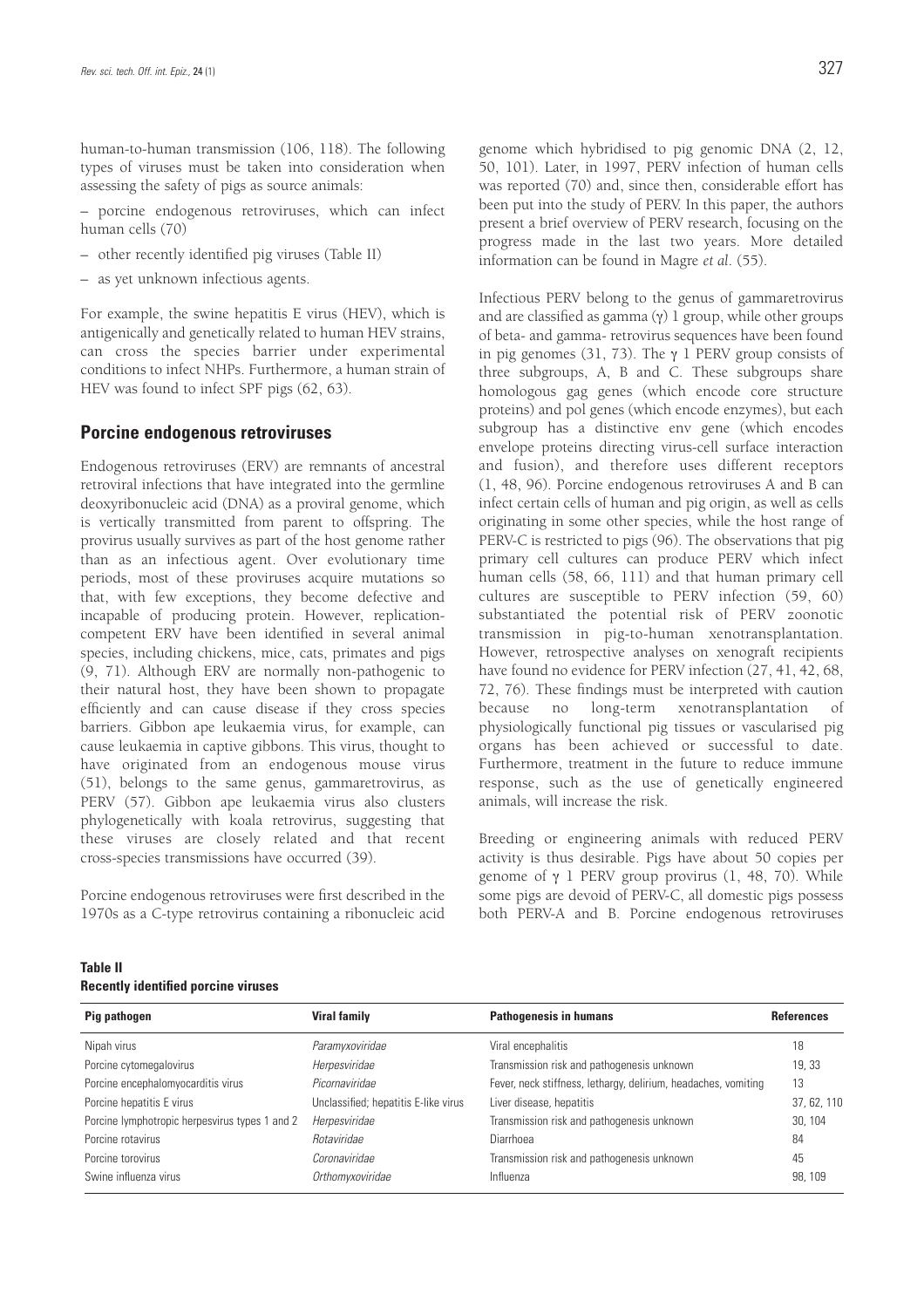A and B appear to have been introduced into pigs and pig-related species in Old World pigs, after they separated from New World peccaries (73, 102). It is unclear how many copies/loci of PERV provirus are infectious in each pig, or in the pig species in general, but most copies/loci seem to be defective. Extensive screening of pig genomic libraries has identified only a few loci that harbour PERV proviruses with intact open reading frames (43, 65). Some of these provirus clones were infectious, but their infectivity appeared to be much lower than that found in cell-line-derived PERV or recombinant PERV isolated from miniature swine animals (5, 65).

Primary peripheral blood mononuclear cell cultures from miniature swine, including the herds bred for xenotransplantation purposes, often produce high-titre, human tropic PERV (66, 111). These PERV have recombinant genomes, mostly derived from PERV-C but containing the PERV-A receptor binding domain, and they therefore use PERV-A receptors to infect cells. One of these high-titre recombinants was used to clone a human complementary DNA encoding PERV-A receptor. Moreover, PERV-A receptor genes have been identified in humans, baboons and pigs (32). The same recombinant was further characterised, showing that it has multiple genetic determinants for high titre in both PERV-A and PERV-C- derived sequences (5, 40). Since miniature swine genomes do not have such recombinant forms, and recombination points vary among isolates from different miniature swine individuals, such recombinants are likely to have arisen in individual pigs or their primary cultures (5, 66, 87). Recombination may be a simpler method for PERV to become more active than multiple point mutations. While some miniature swine animals produce human tropic PERV, some animals of certain inbred miniature swine families have failed to produce human tropic PERV in parallel experiments (66, 112). Further investigation into pig genomics will aid in understanding these differences in the production of human tropic PERV and help to identify/generate animals with no/reduced potential to produce human tropic PERV.

# Conclusion

Xenotransplantation offers much promise and many patients hope for its success. Research and development towards clinical success, however, require the convergence of multiple scientific disciplines and substantial financial resources. The authors have witnessed significant advances in this field in recent years, such as developments in the biology of organ rejection, the generation of  $\alpha$ Gal KO pigs and the compiling of knowledge on PERV. Such progress is in itself significant and interesting as basic science.

What of the future? Clearly, a single breakthrough will not overcome all problems at once. It is now important to combine these multiple disciplines and to assess objectively the practicality of further developments in the field. Such assessments must include alternative therapies. For example, life-long immunosuppression following xenotransplantation may not be justifiable if an alternative therapy is available. In this respect, induction of host tolerance to xenografts might be essential. Successful clinical xenotransplantation is still some way off and requires further effort, but the authors believe that this is a challenge worth undertaking.

### Acknowledgements

The authors would like to thank Nigel Temperton for his advice and reading of the manuscript. The research of Y. Takeuchi on porcine endogenous retroviruses was funded by the Medical Research Council of the United Kingdom.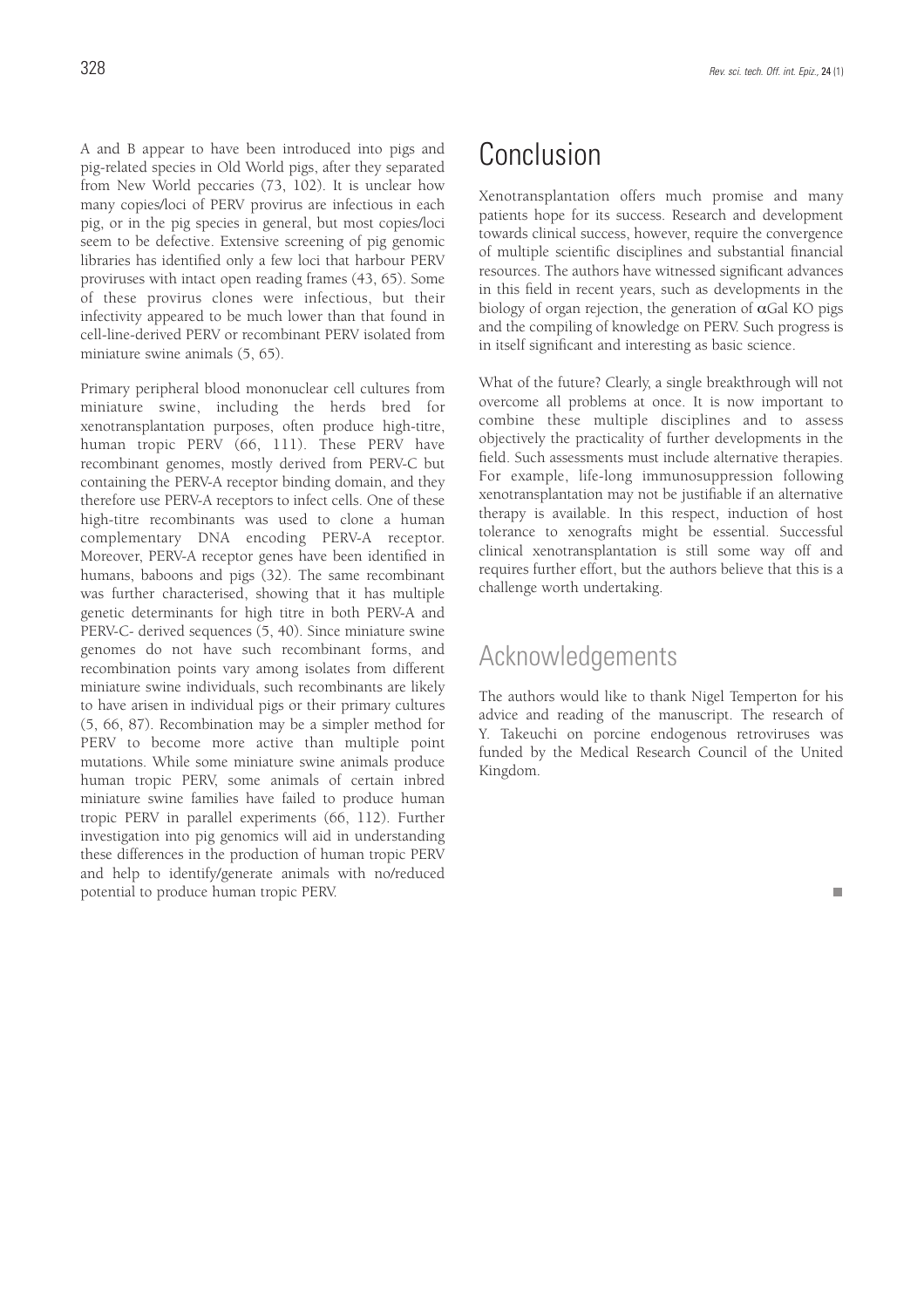## **Les risques potentiels de la xénotransplantation**

Y. Takeuchi, S. Magre & C. Patience

### **Résumé**

Les xénotransplantations, et notamment les transplantations de cellules, tissus et organes de porc chez l'homme pourraient parer au manque actuel d'allogreffes adaptées disponibles pour les transplantations humaines. Cet article traite des facteurs physiologiques, immunologiques et microbiens impliqués dans les xénotransplantations. Les auteurs abordent l'intérêt de l'utilisation du porc comme espèce source de xénogreffes, la compatibilité physiologique des organes porcins et humains, les phénomènes de rejet et les tentatives visant à résoudre ce défi immunologique. Ils discutent des avancées en matière de prévention du rejet des organes de porcs par la création de porcs génétiquement modifiés, mieux adaptés au microenvironnement humain. Concernant les risques microbiens enfin, les auteurs passent en revue les infections virales possibles d'origine porcine.

### **Mots-clés**

Inactivation du gène alpha-gal – Porc – Porc génétiquement modifié – Rejet – Rétrovirus endogène – Tissu porcin – Xénotransplantation.

п

## **Repaso general de los posibles peligros de los xenotrasplantes**

Y. Takeuchi, S. Magre & C. Patience

### **Resumen**

Los xenotrasplantes, en particular el trasplante de células, tejidos y órganos porcinos a un receptor humano, pueden paliar la actual escasez de aloinjertos para el ser humano. Los autores hacen un resumen de los factores fisiológicos, inmunológicos y microbianos que pueden tener importancia en un xenotrasplante. También describen las ventajas de utilizar el cerdo como especie donante de xenoinjertos, la compatibilidad fisiológica de los órganos porcinos y humanos y el mecanismo de rechazo, así como los intentos de resolver este problema inmunológico. Examinan asimismo el adelanto que supone la creación de cerdos genéticamente modificados, mejor adaptados al ambiente celular del ser humano, para prevenir el rechazo de órganos porcinos. Por último, respecto a los riesgos microbiológicos, pasan revista a una serie de infecciones víricas que el cerdo puede transmitir.

### **Palabras clave**

Cerdo – Cerdo genéticamente modificado – Gen 'knock out' a-gal – Rechazo – Retrovirus endógeno – Tejido porcino – Xenotrasplante.

п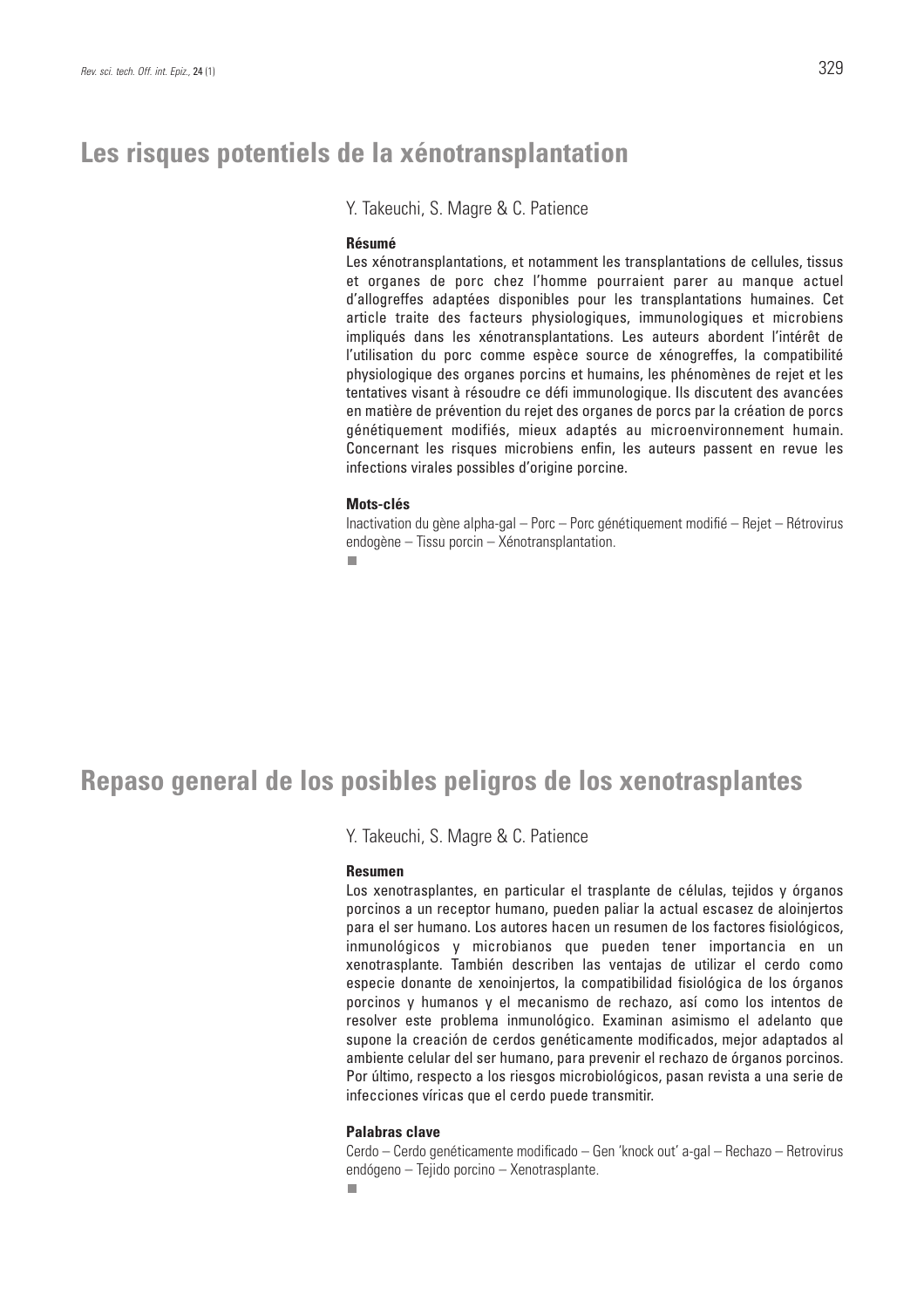# **References**

- 1. Akiyoshi D.E., Denaro M., Zhu H., Greenstein J.L., Banerjee P. & Fishman J.A. (1998). – Identification of a fulllength cDNA for an endogenous retrovirus of miniature swine. *J. Virol.*, **72** (5), 4503-4507.
- 2. Armstrong J.A., Porterfield J.S. & De Madrid A.T. (1971). C-type virus particles in pig kidney cell lines. *J. gen. Virol.*, **10** (2), 195-198.
- 3. Atkinson J.P., Oglesby T.J., White D., Adams E.A. & Liszewski M.K. (1991). – Separation of self from non-self in the complement system: a role for membrane cofactor protein and decay accelerating factor. *Clin. experim. Immunol.*, **86** (Suppl. 1), 27-30.
- 4. Auchincloss H. Jr & Sachs D.H. (1998). Xenogeneic transplantation. *Annu. Rev. Immunol.*, **16**, 433-470.
- 5. Bartosch B., Stefanidis D., Myers R., Weiss R., Patience C. & Takeuchi Y. (2004). – Evidence and consequence of porcine endogenous retrovirus recombination. *J. Virol.*, **78** (24), 13880-13890.
- 6. Bergelson J.M., Chan M., Solomon K.R., St John N.F., Lin H. & Finberg R.W. (1994). – Decay-accelerating factor (CD55), a glycosylphosphatidylinositol-anchored complement regulatory protein, is a receptor for several echoviruses. *Proc. natl Acad. Sci. USA*, **91** (13), 6245-6248.
- 7. Bergelson J.M., Mohanty J.G., Crowell R.L., St John N.F., Lublin D.M. & Finberg R.W. (1995). – Coxsackievirus B3 adapted to growth in RD cells binds to decay-accelerating factor (CD55). *J. Virol.*, **69** (3), 1903-1906.
- 8. Bhatti F.N., Zaidi A., Schmoeckel M., Cozzi E., Chavez G., Wallwork J., White D.J. & Friend P.J. (1998). – Survival of life-supporting HDAF transgenic kidneys in primates is enhanced by splenectomy. *Transplant. Proc.*, **30** (5), 2467.
- 9. Bock M. & Stoye J.P. (2000). Endogenous retroviruses and the human germline. *Curr. Opin. genet. Dev.*, **10** (6), 651-655.
- 10. Bracy J.L., Sachs D.H. & Iacomini J. (1998). Inhibition of xenoreactive natural antibody production by retroviral gene therapy. *Science*, **281** (5384), 1845-1847.
- 11. Bracy J.L. & Iacomini J. (2000). Induction of B-cell tolerance by retroviral gene therapy. *Blood*, **96** (9), 3008-3015.
- 12. Breese S.S. Jr (1970). Virus-like particles occurring in cultures of stable pig kidney cell lines. Brief report. *Arch. ges. Virusforsch.*, **30** (4), 401-404.
- 13. Brewer L.A., Lwamba H.C., Murtaugh M.P., Palmenberg A.C., Brown C. & Njenga M.K. (2001). – Porcine encephalomyocarditis virus persists in pig myocardium and infects human myocardial cells. *J. Virol.*, **75** (23), 11621-11629.
- 14. Byrne G.W., McCurry K.R., Martin M.J., McClellan S.M., Platt J.L. & Logan J.S. (1997). – Transgenic pigs expressing human CD59 and decay-accelerating factor produce an intrinsic barrier to complement-mediated damage. *Transplantation*, **63** (1), 149-155.
- 15. Carrington C.A., Richards A.C., Tucker A.W., Peters A.L. & White D.J.G. (1996). – A line of transgenic pigs in which the expression of human decay-accelerating factor by endothelial cells increased in the presence of inflammatory stimuli. *Xenotransplantation*, **3**, 87-91.
- 16. Check E. (2002). Diabetes trial stirs debate on safety of xenotransplants. *Nature*, **419** (6902), 5.
- 17. Chua K.B. (2003). Nipah virus outbreak in Malaysia. *J. clin. Virol.*, **26** (3), 265-275.
- 18. Chua K.B., Goh K.J., Wong K.T., Kamarulzaman A., Tan P.S., Ksiazek T.G., Zaki S.R., Paul G., Lam S.K. & Tan C.T. (1999). – Fatal encephalitis due to Nipah virus among pig-farmers in Malaysia. *Lancet*, **354** (9186), 1257-1259.
- 19. Clark D.A., Fryer J.F., Tucker A.W., McArdle P.D., Hughes A.E., Emery V.C. & Griffiths P.D. (2003). – Porcine cytomegalovirus in pigs being bred for xenograft organs: progress towards control. *Xenotransplantation*, **10** (2), 142-148.
- 20. Clarkson N.A., Kaufman R., Lublin D.M., Ward T., Pipkin P.A., Minor P.D., Evans D.J. & Almond J.W. (1995). – Characterization of the echovirus 7 receptor: domains of CD55 critical for virus binding. *J. Virol.*, **69** (9), 5497-5501.
- 21. Costa C., Zhao L., Burton W.V., Rosas C., Bondioli K.R., Williams B.L., Hoagland T.A., Dalmasso A.P. & Fodor W.L. (2002). – Transgenic pigs designed to express human CD59 and H-transferase to avoid humoral xenograft rejection. *Xenotransplantation*, **9** (1), 45-57.
- 22. Cozzi E. & White D.J. (1995). The generation of transgenic pigs as potential organ donors for humans. *Nature Med.*, **1** (9), 964-966.
- 23. Cozzi E., Bhatti F., Schmoeckel M., Chavez G., Smith K.G., Zaidi A., Bradley J.R., Thiru S., Goddard M., Vial C., Ostlie D., Wallwork J., White D.J. & Friend P.J. (2000). – Long-term survival of nonhuman primates receiving life-supporting transgenic porcine kidney xenografts. *Transplantation*, **70** (1), 15-21.
- 24. Dai Y., Vaught T.D., Boone J., Chen S.H., Phelps C.J., Ball S., Monahan J.A., Jobst P.M., McCreath K.J., Lamborn A.E., Cowell-Lucero J.L., Wells K.D., Colman A., Polejaeva I.A. & Ayares D.L. (2002). – Targeted disruption of the alpha1,3-galactosyltransferase gene in cloned pigs. *Nature Biotechnol.*, **20** (3), 251-255.
- 25. Dalmasso A.P., Vercellotti G.M., Platt J.L. & Bach F.H. (1991). – Inhibition of complement-mediated endothelial cell cytotoxicity by decay-accelerating factor. Potential for prevention of xenograft hyperacute rejection. *Transplantation*, **52** (3), 530-533.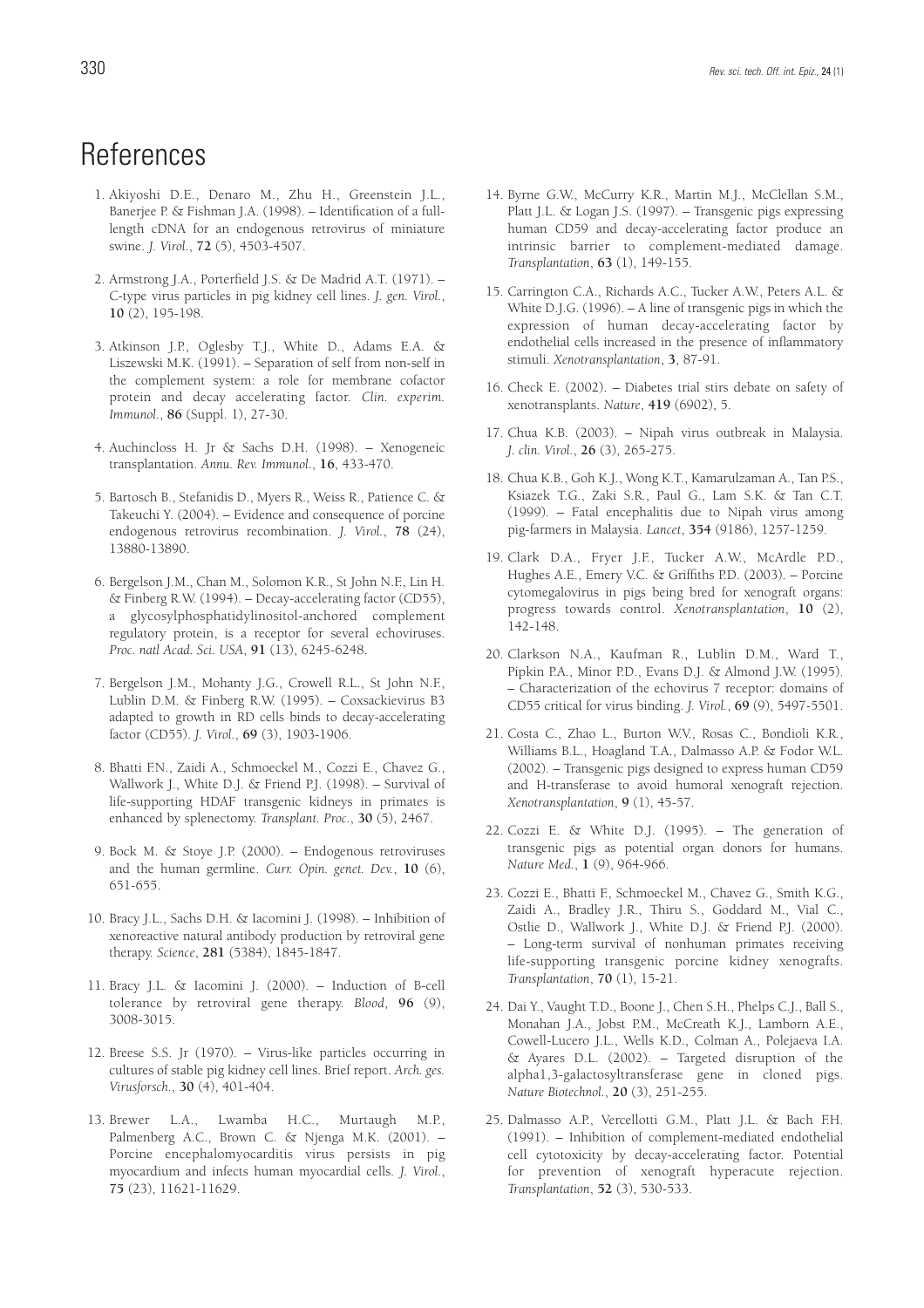- 26. Diamond L.E., McCurry K.R., Martin M.J., McClellan S.B., Oldham E.R., Platt J.L. & Logan J.S. (1996). – Characterization of transgenic pigs expressing functionally active human CD59 on cardiac endothelium. *Transplantation*, **61** (8), 1241-1249.
- 27. Dinsmore J.H., Manhart C., Raineri R., Jacoby D.B. & Moore A. (2000). – No evidence for infection of human cells with porcine endogenous retrovirus (PERV) after exposure to porcine fetal neuronal cells. *Transplantation*, **70** (9), 1382-1389.
- 28. Dor F.J., Tseng Y.L., Cheng J., Moran K., Sanderson T.M., Lancos C.J., Shimizu A., Yamada K., Awwad M., Sachs D.H., Hawley R.J., Schuurman H.J. & Cooper D.K. (2004). – Alpha 1,3-Galactosyltransferase gene-knockout miniature swine produce natural cytotoxic anti-Gal antibodies. *Transplantation*, **78** (1), 15-20.
- 29. Dorig R.E., Marcil A., Chopra A. & Richardson C.D. (1993). – The human CD46 molecule is a receptor for measles virus (Edmonston strain). *Cell*, **75** (2), 295-305.
- 30. Ehlers B., Ulrich S. & Goltz M. (1999). Detection of two novel porcine herpesviruses with high similarity to gammaherpesviruses. *J. gen. Virol.*, **80** (Pt 4), 971-978.
- 31. Ericsson T., Oldmixon B., Blomberg J., Rosa M., Patience C. & Andersson G. (2001). – Identification of novel porcine endogenous betaretrovirus sequences in miniature swine. *J. Virol.*, **75** (6), 2765-2770.
- 32. Ericsson T.A., Takeuchi Y., Templin C., Quinn G., Farhadian S.F., Wood J.C., Oldmixon B.A., Suling K.M., Ishii J.K., Kitagawa Y., Miyazawa T., Salomon D.R., Weiss R.A. & Patience C. (2003). – Identification of receptors for pig endogenous retrovirus. *Proc. natl Acad. Sci. USA*, **100** (11), 6759-6764.
- 33. Fryer J.F., Griffiths P.D., Fishman J.A., Emery V.C. & Clark D.A. (2001). – Quantitation of porcine cytomegalovirus in pig tissues by PCR. *J. clin. Microbiol.*, **39** (3), 1155-1156.
- 34. Galili U. (1993). Interaction of the natural anti-Gal antibody with alpha-galactosyl epitopes: a major obstacle for xenotransplantation in humans. *Immunol. Today*, **14** (10), 480-482.
- 35. Galili U. (2004). Immune response, accommodation, and tolerance to transplantation carbohydrate antigens. *Transplantation*, **78** (8), 1093-1098.
- 36. Groth C.G., Korsgren O., Tibell A., Tollemar J., Moller E., Bolinder J., Ostman J., Reinholt F.P., Hellerstrom C. & Andersson A. (1994). – Transplantation of porcine fetal pancreas to diabetic patients. *Lancet*, **344** (8934), 1402-1404.
- 37. Halbur P.G., Kasorndorkbua C., Gilbert C., Guenette D., Potters M.B., Purcell R.H., Emerson S.U., Toth T.E. & Meng X.J. (2001). – Comparative pathogenesis of infection of pigs with hepatitis E viruses recovered from a pig and a human. *J. clin. Microbiol.*, **39** (3), 918-923.
- 38. Hammer C. (2002). Xenotransplantation for liver therapy or: Can porcine hepatocytes generate physiological functions sufficient for a human patient in ALF? *Int. J. Artif. Organs*, **25** (10), 1019-1028.
- 39. Hanger J.J., Bromham L.D., McKee J.J., O'Brien T.M. & Robinson W.F. (2000). – The nucleotide sequence of koala (*Phascolarctos cinereus*) retrovirus: a novel type C endogenous virus related to Gibbon ape leukemia virus. *J. Virol.*, **74** (9), 4264-4272.
- 40. Harrison I., Takeuchi Y., Bartosch B. & Stoye J.P. (2004) – Determinants of high titer in recombinant porcine endogenous retroviruses. *J. Virol.*, **78** (24), 13871-13879.
- 41. Heneine W., Tibell A., Switzer W.M., Sandstrom P., Rosales G.V., Mathews A., Korsgren O., Chapman L.E., Folks T.M. & Groth C.G. (1998). – No evidence of infection with porcine endogenous retrovirus in recipients of porcine islet-cell xenografts. *Lancet*, **352** (9129), 695-699. *Erratum*: *Lancet*, **352** (9138), 1478.
- 42. Herring C., Cunningham D.A., Whittam A.J., Fernandez-Suarez X.M. & Langford G.A. (2001). – Monitoring xenotransplant recipients for infection by PERV. *Clin. Biochem.*, **34** (1), 23-27.
- 43. Herring C., Quinn G., Bower R., Parsons N., Logan N.A., Brawley A., Elsome K., Whittam A., Fernandez-Suarez X.M., Cunningham D., Onions D., Langford G. & Scobie L. (2001). – Mapping full-length porcine endogenous retroviruses in a large white pig. *J. Virol.*, **75** (24), 12252-12265.
- 44. Kolber-Simonds D., Lai L., Watt S.R., Denaro M., Arn S., Augenstein M.L., Betthauser J., Carter D.B., Greenstein J.L., Hao Y., Im G.S., Liu Z., Mell G.D., Murphy C.N., Park K.W., Rieke A., Ryan D.J., Sachs D.H., Forsberg E.J., Prather R.S. & Hawley R.J. (2004). – Production of alpha-1,3-galactosyltransferase null pigs by means of nuclear transfer with fibroblasts bearing loss of heterozygosity mutations. *Proc. natl Acad. Sci. USA*, **101** (19), 7335-7340.
- 45. Kroneman A., Cornelissen L.A., Horzinek M.C., de Groot R.J. & Egberink H.F. (1998). – Identification and characterization of a porcine torovirus. *J. Virol.*, **72** (5), 3507-3511.
- 46. Lachmann P.J. (1991). The control of homologous lysis. Immunol. *Today*, **12** (9), 312-315.
- 47. Lai L., Kolber-Simonds D., Park K.W., Cheong H.T., Greenstein J.L., Im G.S., Samuel M., Bonk A., Rieke A., Day B.N., Murphy C.N., Carter D.B., Hawley R.J. & Prather R.S. (2002). – Production of alpha-1,3 galactosyltransferase knockout pigs by nuclear transfer cloning. *Science*, **295** (5557), 1089-1092.
- 48. Le Tissier P., Stoye J.P., Takeuchi Y., Patience C. & Weiss R.A. (1997). – Two sets of human-tropic pig retrovirus. *Nature*, **389** (6652), 681-682.
- 49. Leventhal J.R., Dalmasso A.P., Cromwell J.W., Platt J.L., Manivel C.J., Bolman R.M. III & Matas A.J. (1993). – Prolongation of cardiac xenograft survival by depletion of complement. *Transplantation*, **55** (4), 857-865.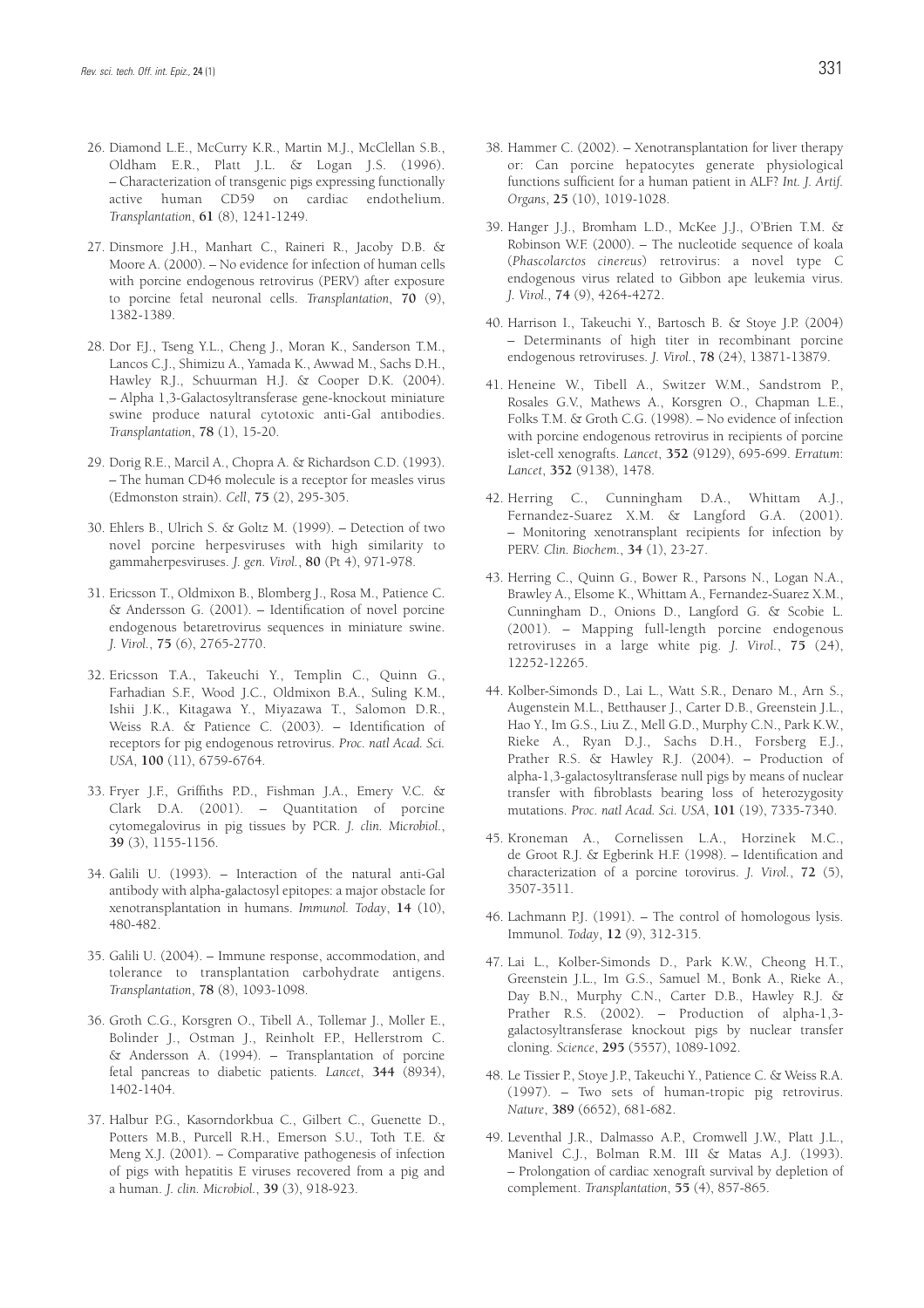- 50. Lieber M.M., Benveniste R.E., Livingston D.M. & Todaro G.J. (1973). – Mammalian cells in culture frequently release type C viruses. *Science*, **182** (107), 56-59.
- 51. Lieber M.M., Sherr C.J., Todaro G.J., Benveniste R.E., Callahan R. & Coon H.G. (1975). – Isolation from the asian mouse *Mus caroli* of an endogenous type C virus related to infectious primate type C viruses. *Proc. natl Acad. Sci. USA*, **72** (6), 2315-2319.
- 52. Lucchiari N., Azimzadeh A., Wolf P., Regnault V. & Cinqualbre J. (1997). – *In vivo* and *in vitro* optimization of depletion of IgM and IgG xenoantibodies by immunoadsorption using cell membrane proteins. *Artif. Organs*, **21** (4), 278-286.
- 53. McCurry K.R., Kooyman D.L., Alvarado C.G., Cotterell A.H., Martin M.J., Logan J.S. & Platt J.L. (1995). – Human complement regulatory proteins protect swine-toprimate cardiac xenografts from humoral injury. *Nature Med.*, **1** (5), 423-427.
- 54. McMorrow I.M., Comrack C.A., Sachs D.H. & DerSimonian H. (1997). – Heterogeneity of human anti-pig natural antibodies cross-reactive with the Gal(alpha1,3)Galactose epitope. *Transplantation*, **64** (3), 501-510.
- 55. Magre S., Takeuchi Y. & Bartosch B. (2003). – Xenotransplantation and pig endogenous retroviruses. *Rev. med. Virol.*, **13** (5), 311-329.
- 56. Magre S., Takeuchi Y., Langford G., Richards A., Patience C. & Weiss R. (2004). – Reduced sensitivity to human serum inactivation of enveloped viruses produced by pig cells transgenic for human CD55 or deficient for the galactosyl-alpha(1-3) galactosyl epitope. *J. Virol.*, **78** (11), 5812-5819.
- 57. Martin J., Herniou E., Cook J., O'Neill R.W. & Tristem M. (1999). – Interclass transmission and phyletic host tracking in murine leukemia virus-related retroviruses. *J. Virol.*, **73** (3), 2442-2449.
- 58. Martin U., Kiessig V., Blusch J.H., Haverich A., von der Helm K., Herden T. & Steinhoff G. (1998). – Expression of pig endogenous retrovirus by primary porcine endothelial cells and infection of human cells. *Lancet*, **352** (9129), 692-694.
- 59. Martin U., Winkler M.E., Id M., Radecke H., Arseniev L., Groteluschen R., Simon A.R. & Steinhoff G. (2000). – Transmission of pig endogenous retrovirus to primary human cells. Transplant. *Proc.*, **32** (5), 1157.
- 60. Martin U., Winkler M.E., Id M., Radeke H., Arseniev L., Takeuchi Y., Simon A.R., Patience C., Haverich A. & Steinhoff G. (2000). – Productive infection of primary human endothelial cells by pig endogenous retrovirus (PERV). *Xenotransplantation*, **7** (2), 138-142.
- 61. Meerloo T., Sheikh M.A., Bloem A.C., de Ronde A., Schutten M., van Els C.A., Roholl P.J., Joling P., Goudsmit J. & Schuurman H.J. (1993). – Host cell membrane proteins on human immunodeficiency virus type 1 after in vitro infection of H9 cells and blood mononuclear cells. An immuno-electron microscopic study. *J. gen. Virol.*, **74** (Pt 1), 129-135.
- 62. Meng X.J., Purcell R.H., Halbur P.G., Lehman J.R., Webb D.M., Tsareva T.S., Haynes J.S., Thacker B.J. & Emerson S.U. (1997). – A novel virus in swine is closely related to the human hepatitis E virus. *Proc. natl Acad. Sci. USA*, **94** (18), 9860-9865.
- 63. Meng X.J., Halbur P.G., Shapiro M.S., Govindarajan S., Bruna J.D., Mushahwar I.K., Purcell R.H. & Emerson S.U. (1998). – Genetic and experimental evidence for crossspecies infection by swine hepatitis E virus. *J. Virol.*, **72** (12), 9714-9721.
- 64. Miyagawa S., Hirose H., Shirakura R., Naka Y., Nakata S., Kawashima Y., Seya T., Matsumoto M., Uenaka A. & Kitamura H. (1988). – The mechanism of discordant xenograft rejection. *Transplantation*, **46** (6), 825-830.
- 65. Niebert M., Rogel-Gaillard C., Chardon P. & Tonjes R.R. (2002). – Characterization of chromosomally assigned replication-competent gamma porcine endogenous retroviruses derived from a large white pig and expression in human cells. *J. Virol.*, **76** (6), 2714-2720.
- 66. Oldmixon B.A., Wood J.C., Ericsson T.A., Wilson C.A., White-Scharf M.E., Andersson G., Greenstein J.L., Schuurman H.J. & Patience C. (2002). – Porcine endogenous retrovirus transmission characteristics of an inbred herd of miniature swine. *J. Virol.*, **76** (6), 3045-3048.
- 67. Ott D.E. (2002). Potential roles of cellular proteins in HIV-1. *Rev. med. Virol.*, **12** (6), 359-374.
- 68. Paradis K., Langford G., Long Z., Heneine W., Sandstrom P., Switzer W.M., Chapman L.E., Lockey C., Onions D. & Otto E. (1999). – Search for cross-species transmission of porcine endogenous retrovirus in patients treated with living pig tissue. The XEN 111 Study Group. *Science*, **285** (5431), 1236-1241.
- 69. Parker W., Saadi S., Lin S.S., Holzknecht Z.E., Bustos M. & Platt J.L. (1996). – Transplantation of discordant xenografts: a challenge revisited. *Immunol. Today*, **17** (8), 373-378.
- 70. Patience C., Takeuchi Y. & Weiss R.A. (1997). Infection of human cells by an endogenous retrovirus of pigs. *Nature Med.*, **3** (3), 282-286.
- 71. Patience C., Wilkinson D.A. & Weiss R.A. (1997). Our retroviral heritage. *Trends Genet.*, **13** (3), 116-120.
- 72. Patience C., Patton G.S., Takeuchi Y., Weiss R.A., McClure M.O., Rydberg L. & Breimer M.E. (1998). – No evidence of pig DNA or retroviral infection in patients with short-term extracorporeal connection to pig kidneys. *Lancet*, **352** (9129), 699-701.
- 73. Patience C., Switzer W.M., Takeuchi Y., Griffiths D.J., Goward M.E., Heneine W., Stoye J.P. & Weiss R.A. (2001). – Multiple groups of novel retroviral genomes in pigs and related species. *J. Virol.*, **75** (6), 2771-2775.
- 74. Paton N.I., Leo Y.S., Zaki S.R., Auchus A.P., Lee K.E., Ling A.E., Chew S.K., Ang B., Rollin P.E., Umapathi T., Sng I., Lee C.C., Lim E. & Ksiazek T.G. (1999). – Outbreak of Nipah-virus infection among abattoir workers in Singapore. *Lancet*, **354** (9186), 1253-1256.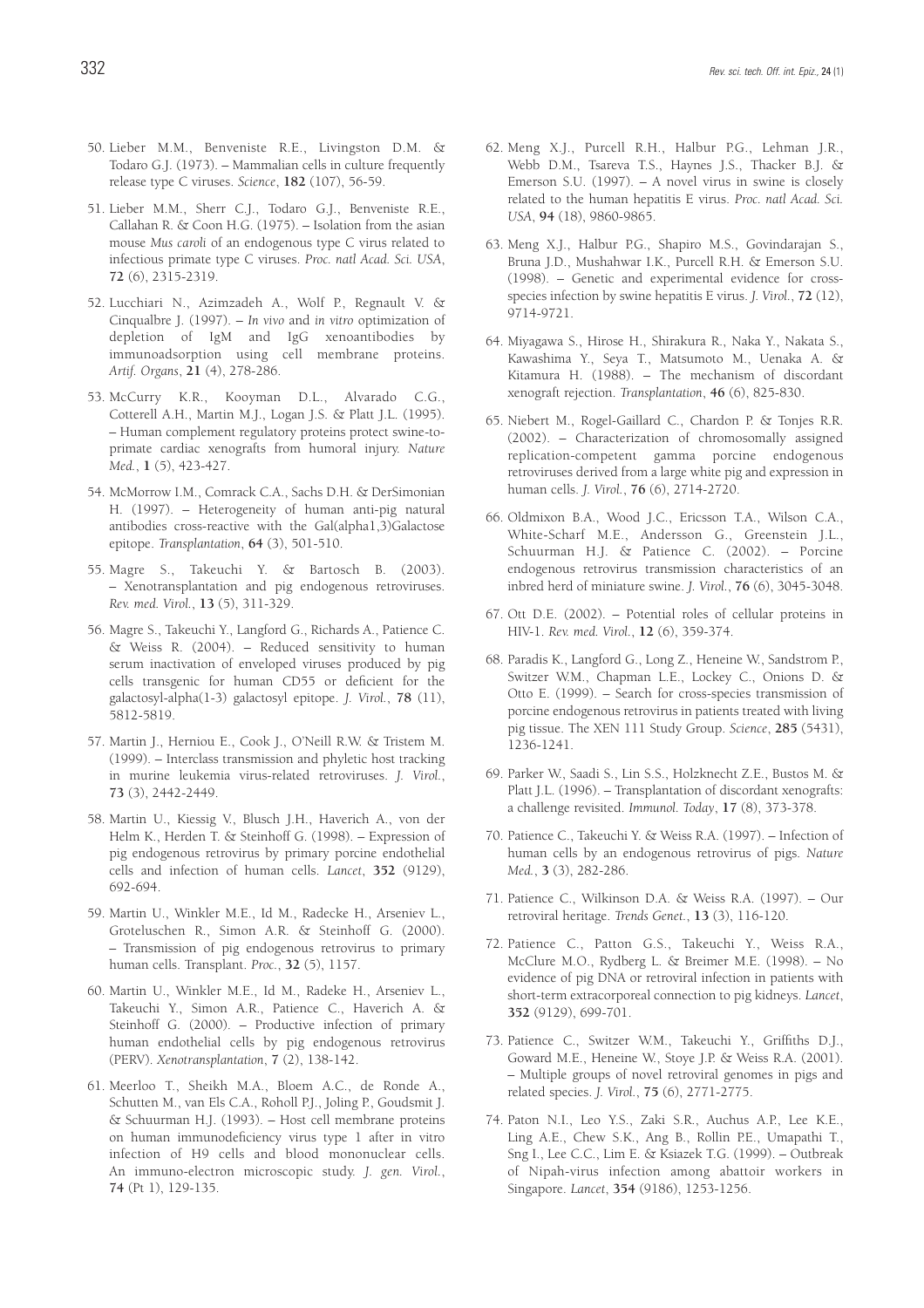- 75. Phelps C.J., Koike C., Vaught T.D., Boone J., Wells K.D., Chen S.H., Ball S., Specht S.M., Polejaeva I.A., Monahan J.A., Jobst P.M., Sharma S.B., Lamborn A.E., Garst A.S., Moore M., Demetris A.J., Rudert W.A., Bottino R., Bertera S., Trucco M., Starzl T.E., Dai Y. & Ayares D.L. (2003). – Production of alpha 1,3-galactosyltransferase-deficient pigs. *Science*, **299** (5605), 411-414.
- 76. Pitkin Z. & Mullon C. (1999). Evidence of absence of porcine endogenous retrovirus (PERV) infection in patients treated with a bioartificial liver support system. *Artif. Organs*, **23** (9), 829-833.
- 77. Polejaeva I.A., Chen S.H., Vaught T.D., Page R.L., Mullins J., Ball S., Dai Y., Boone J., Walker S., Ayares D.L., Colman A. & Campbell K.H. (2000). – Cloned pigs produced by nuclear transfer from adult somatic cells. *Nature*, **407** (6800), 86-90.
- 78. Powell R.M., Schmitt V., Ward T., Goodfellow I., Evans D.J. & Almond J.W. (1998). – Characterization of echoviruses that bind decay accelerating factor (CD55): evidence that some haemagglutinating strains use more than one cellular receptor. *J. gen. Virol.*, **79** (Pt 7), 1707-1713.
- 79. Pruitt S.K., Kirk A.D., Bollinger R.R., Marsh H.C. Jr, Collins B.H., Levin J.L., Mault J.R., Heinle J.S., Ibrahim S., Rudolph A.R. *et al*. (1994). – The effect of soluble complement receptor type 1 on hyperacute rejection of porcine xenografts. *Transplantation*, **57** (3), 363-370.
- 80. Quinn G., Wood J.C., Ryan D.J., Suling K.M., Moran K.M., Kolber-Simonds D.L., Greenstein J.L., Schuurman H.J., Hawley R.J. & Patience C. (2004). – Porcine endogenous retrovirus transmission characteristics of galactose alpha1-3 galactose-deficient pig cells. *J. Virol.*, **78** (11), 5805-5811.
- 81. Sablinski T., Gianello P.R., Bailin M., Bergen K.S., Emery D.W., Fishman J.A., Foley A., Hatch T., Hawley R.J., Kozlowski T., Lorf T., Meehan S., Monroy R., Powelson J.A., Colvin R.B., Cosimi A.B. & Sachs D.H. (1997). – Pig to monkey bone marrow and kidney xenotransplantation. *Surgery*, **121** (4), 381-391.
- 82. Saifuddin M., Hedayati T., Atkinson J.P., Holguin M.H., Parker C.J. & Spear G.T. (1997). – Human immunodeficiency virus type 1 incorporates both glycosyl phosphatidylinositol-anchored CD55 and CD59 and integral membrane CD46 at levels that protect from complement-mediated destruction. *J. gen. Virol.*, **78** (Pt 8), 1907-1911.
- 83. Sandrin M.S., Fodor W.L., Mouhtouris E., Osman N., Cohney S., Rollins S.A., Guilmette E.R., Setter E., Squinto S.P. & McKenzie I.F. (1995). – Enzymatic remodelling of the carbohydrate surface of a xenogenic cell substantially reduces human antibody binding and complement-mediated cytolysis. *Nature Med.*, **1** (12), 1261-1267.
- 84. Santos N., Lima R.C., Nozawa C.M., Linhares R.E. & Gouvea V. (1999). – Detection of porcine rotavirus type G9 and of a mixture of types G1 and G5 associated with Wa-like VP4 specificity: evidence for natural human-porcine genetic reassortment. *J. clin. Microbiol.*, **37** (8), 2734-2736.
- 85. Schmoeckel M., Bhatti F.N., Zaidi A., Cozzi E., Waterworth P.D., Tolan M.J., Pino-Chavez G., Goddard M., Warner R.G., Langford G.A., Dunning J.J., Wallwork J. & White D.J. (1998). – Orthotopic heart transplantation in a transgenic pig-to-primate model. *Transplantation*, **65** (12), 1570-1577. Erratum: *Transplantation*, **66** (7), 943.
- 86. Schuurman H.J., Pino-Chavez G., Phillips M.J., Thomas L., White D.J. & Cozzi E. (2002). – Incidence of hyperacute rejection in pig-to-primate transplantation using organs from hDAF-transgenic donors. *Transplantation*, **73** (7), 1146-1151.
- 87. Scobie L., Taylor S., Wood J.C., Suling K.M., Quinn G., Meikle S., Patience C., Schuurman H.J. & Onions D.E. (2004). – Absence of replication-competent human-tropic porcine endogenous retroviruses in the germ line DNA of inbred miniature swine. *J. Virol.*, **78** (5), 2502-2509.
- 88. Shafren D.R., Bates R.C., Agrez M.V., Herd R.L., Burns G.F. & Barry R.D. (1995). – Coxsackieviruses B1, B3, and B5 use decay accelerating factor as a receptor for cell attachment. *J. Virol.*, **69** (6), 3873-3877.
- 89. Shafren D.R., Dorahy D.J., Ingham R.A., Burns G.F. & Barry R.D. (1997). – Coxsackievirus A21 binds to decayaccelerating factor but requires intercellular adhesion molecule 1 for cell entry. *J. Virol.*, **71** (6), 4736-4743.
- 90. Sharma A., Okabe J., Birch P., McClellan S.B., Martin M.J., Platt J.L. & Logan J.S. (1996). – Reduction in the level of Gal(alpha1,3)Gal in transgenic mice and pigs by the expression of an alpha(1,2)fucosyltransferase. *Proc. natl Acad. Sci. USA*, **93** (14), 7190-7195.
- 91. Soin B., Smith K.G., Zaidi A., Cozzi E., Bradley J.R., Ostlie D.J., Lockhart A., White D.J. & Friend P.J. (2001). – Physiological aspects of pig-to-primate renal xenotransplantation. *Kidney int.*, **60** (4), 1592-1597.
- 92. Swindle M.M. (1998). Defining appropriate health status and management programs for specific-pathogen-free swine for xenotransplantation. *Ann. N.Y. Acad. Sci.*, **862**, 111-120.
- 93. Takefman D.M., Spear G.T., Saifuddin M. & Wilson C.A. (2002). – Human CD59 incorporation into porcine endogenous retrovirus particles: implications for the use of transgenic pigs for xenotransplantation. *J. Virol.*, **76** (4), 1999-2002.
- 94. Takeuchi Y., Cosset F.L., Lachmann P.J., Okada H., Weiss R.A. & Collins M.K. (1994). – Type C retrovirus inactivation by human complement is determined by both the viral genome and the producer cell. *J. Virol.*, **68** (12), 8001-8007.
- 95. Takeuchi Y., Porter C.D., Strahan K.M., Preece A.F., Gustafsson K., Cosset F.L., Weiss R.A. & Collins M.K. (1996). – Sensitization of cells and retroviruses to human serum by (alpha 1-3) galactosyltransferase. *Nature*, **379** (6560), 85-88.
- 96. Takeuchi Y., Patience C., Magre S., Weiss R.A., Banerjee P.T., Le Tissier P. & Stoye J.P. (1998). – Host range and interference studies of three classes of pig endogenous retrovirus. *J. Virol.*, **72** (12), 9986-9991.